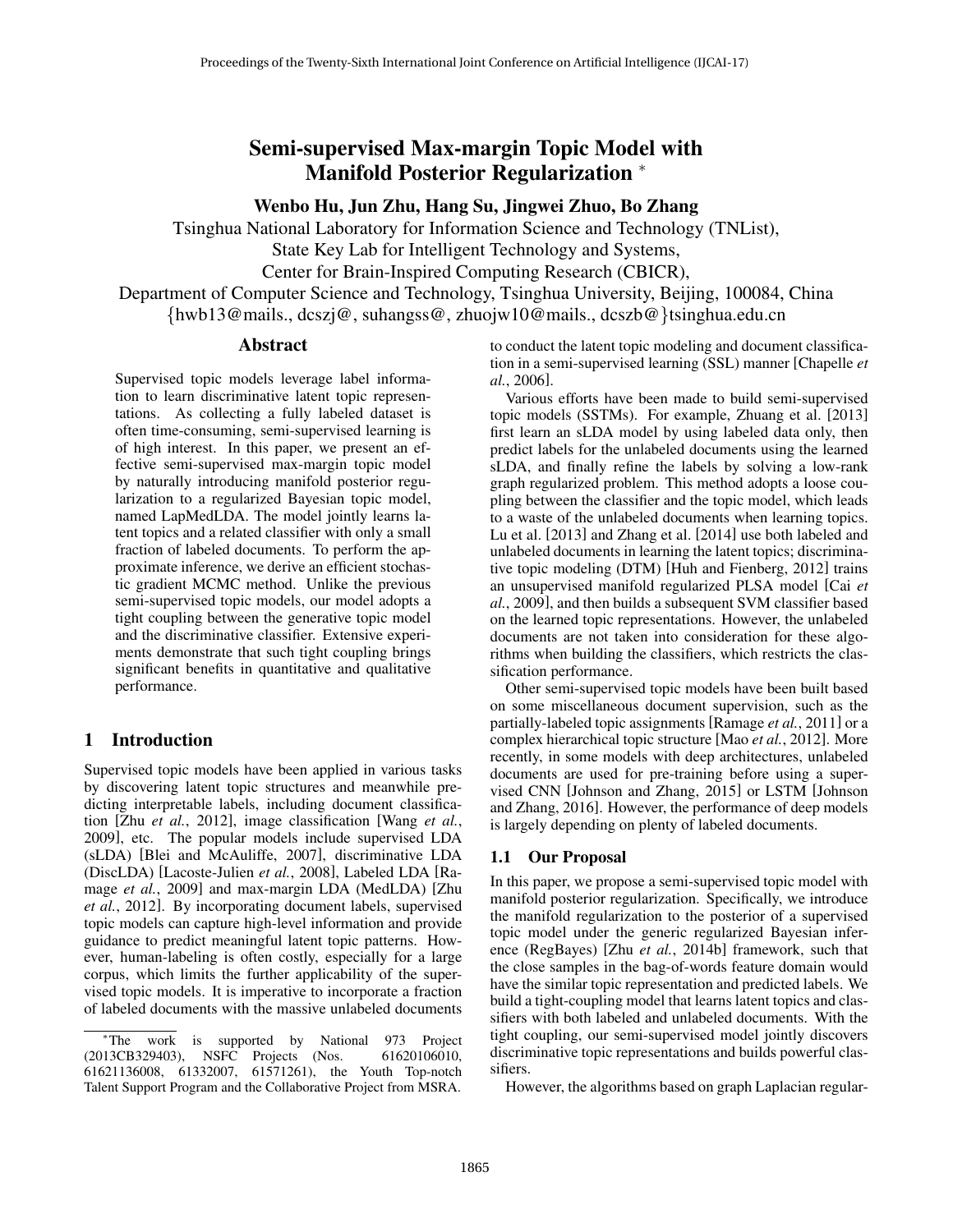| methods                      | Max-margin | Topic Modeling | Manifold Regularization | Stochastic training |
|------------------------------|------------|----------------|-------------------------|---------------------|
| TSVM [Joachims, 1999]        |            |                |                         |                     |
| LapSVM [Belkin et al., 2006] |            |                |                         |                     |
| MedLDA [Zhu et al., $2012$ ] |            |                |                         |                     |
| DTM [Huh and Fienberg, 2012] |            |                |                         |                     |
| Laplacian MedLDA(Proposed)   |            |                |                         |                     |

ization generally scale poorly with the data size. To address this issue, we present an efficient stochastic gradient Markov chain Monte Carlo (MCMC) to infer the model. In each iteration, only a small subset of the data is used, reducing the computational cost significantly.

In summary, our contributions are as follows

- We introduce manifold posterior regularization for latent topic models, which can incorporate both the labeled and unlabeled data via manifold learning;
- We build a Laplacian MedLDA model, a semisupervised max-margin topic model with manifold posterior regularization, under the *RegBayes* framework, such that the induced model has a tight coupling between the latent topic modeling and the max-margin classifier;
- We develop a stochastic gradient MCMC method for the efficient inference of our model.

We summarize the merits of our model in Table. 1, and compare it with the representative (topic) models.

#### 2 Preliminaries

We review the manifold regularization method for semisupervised learning as well as the max-margin supervised topic model.

#### 2.1 Manifold Regularization

The manifold regularization methodology was popularized in machine learning by Laplacian Eigenmap [Belkin and Niyogi, 2001], a representative dimensionality reduction method. Later on, manifold regularization has been used for semi-supervised learning (SSL) and served as a regularization term in existing empirical loss minimization schemes [Belkin *et al.*, 2006]. Manifold regularization assumes that the learned manifolds should be smooth, which means nearby data pairs have similar prediction scores.

Specifically, for a set of training instances  $\mathbf{X} = \{x_i\}_{i=1}^{l+u}$ , where  $x_i \in \mathbb{R}^d$ , we only have a part of the instance labels  $\mathbf{Y} = \{y_i\}_{i=1}^l$ , where  $y_i \in \{-1, 1\}$ . The goal of SSL is to learn an unknown function  $f$  that can fit well to the observed labels while having nice properties on the unlabeled instances. In particular, the manifold regularization SSL solves the problem

$$
\min_{f \in \mathcal{H}_{\kappa}} \frac{1}{l} \sum_{i=1}^{l} V(x_i, y_i, f) + c_1 \Omega(f) + c_2 \mathbf{f}^\top L \mathbf{f}, \qquad (1)
$$

where  $V$  is some loss function (e.g., squared loss or hinge loss),  $\Omega(f)$  is a structural penalty of the classifier f,  $c_1$  and  $c_2$  are the regularization parameters, and the manifold regularization term is defined as  $\sum_{i,j=1}^{l+u} (f(x_i) - f(x_j))^2 w_{ij} =$ 

 $\mathbf{f}^\top L \mathbf{f}$ , which represents graph smoothness. The weight  $w_{ij}$ is a pairwise similarity between samples  $i$  and  $j$ ; and  $L$  is the graph Laplacian which is analogous to the Laplace-Beltrami operator on manifolds. Particularly, this method is *Laplacian SVM* (LapSVM) [Belkin *et al.*, 2006], when V is set as the hinge loss function max $[0, 1 - y_i f(x_i)].$ 

#### 2.2 MedLDA

Max-margin topic model [Zhu *et al.*, 2012] is a popular supervised topic model, which can be formulated as a regularized Bayesian (RegBayes) method [Zhu *et al.*, 2014b] with a max-margin posterior regularization. Specifically, MedLDA consists of two parts: 1) a latent Dirichlet allocation (LDA) model for modeling the latent topic structures of the corpus and 2) a max-margin classifier for predicting document labels.

LDA [Blei *et al.*, 2003] is a hierarchical Bayesian model that uses an admixture of topics as a latent document representation. Let  $\mathbf{\Phi} = {\{\mathbf{\Phi}_k\}}_{k=1}^K$  be a set of K topics, in which each topic  $\mathbf{\Phi}_k$  is a multinomial distribution with a symmetric Dirichlet prior  $Dir(\beta)$  over a V-word vocabulary. For a single document i with  $N_i$  words, the generative process of the vanilla LDA is:

- 1. Draw a topic proportion  $\theta_i \sim \text{Dir}(\alpha)$ ,
- 2. For each word  $n (1 \leq n \leq N_i)$ :
	- (a) Draw a topic assignment  $z_{in} \sim \text{Multinomial}(\theta_i)$ ,
	- (b) Draw a word  $w_{in} \sim \text{Multinomial}(\Phi_{z_{in}})$ .

Given a set of documents  $X = \{x_i\}_{i=1}^l$ , we denote the collection of latent topic proportions as  $\mathbf{\Theta} = {\theta_i}_{i=1}^l$  and topic assignments as  $\mathbf{Z} = \{z_i\}_{i=1}^l$  where  $x_i = \{w_{in}\}_{n=1}^{N_i}$  and  $z_i = \{z_{in}\}_{n=1}^{N_i}$ .

MedLDA is a supervised model that builds a classifier on the latent topic representations and in this paper we use the Gibbs classifier formulation to define our model, which is proven to have good generalization performance [McAllester, 2003; Germain *et al.*, 2009]. With the posterior samples of Z, we can get the average topic assignments of the words in document *i* as  $\bar{z}_i$ , with element  $\bar{z}_{ik} = \frac{1}{N_i} \sum_{n=1}^{N_i} \mathbb{I}(z_{in} = k)^1$ . Then we predict the document label  $y_i$ ,

$$
\hat{y}_i = \text{sgn}(f(\bar{z}_i, \eta)), \quad f(\bar{z}_i, \eta) = \eta^\top \bar{z}_i,\tag{2}
$$

where  $\eta$  is the vector of classifier weights; and sgn( $\cdot$ ) is the sign function. We define the corresponding *expected hinge loss*

$$
\mathcal{R}_1(q) = \sum_{i=1}^l \mathbb{E}_q \left[ \max\left(0, \ell - y_i f(\bar{z}_i, \eta) \right) \right],\tag{3}
$$

 $\mathbb{I}(\cdot)$  is the indicator function that equals 1 if the predicate holds otherwise 0.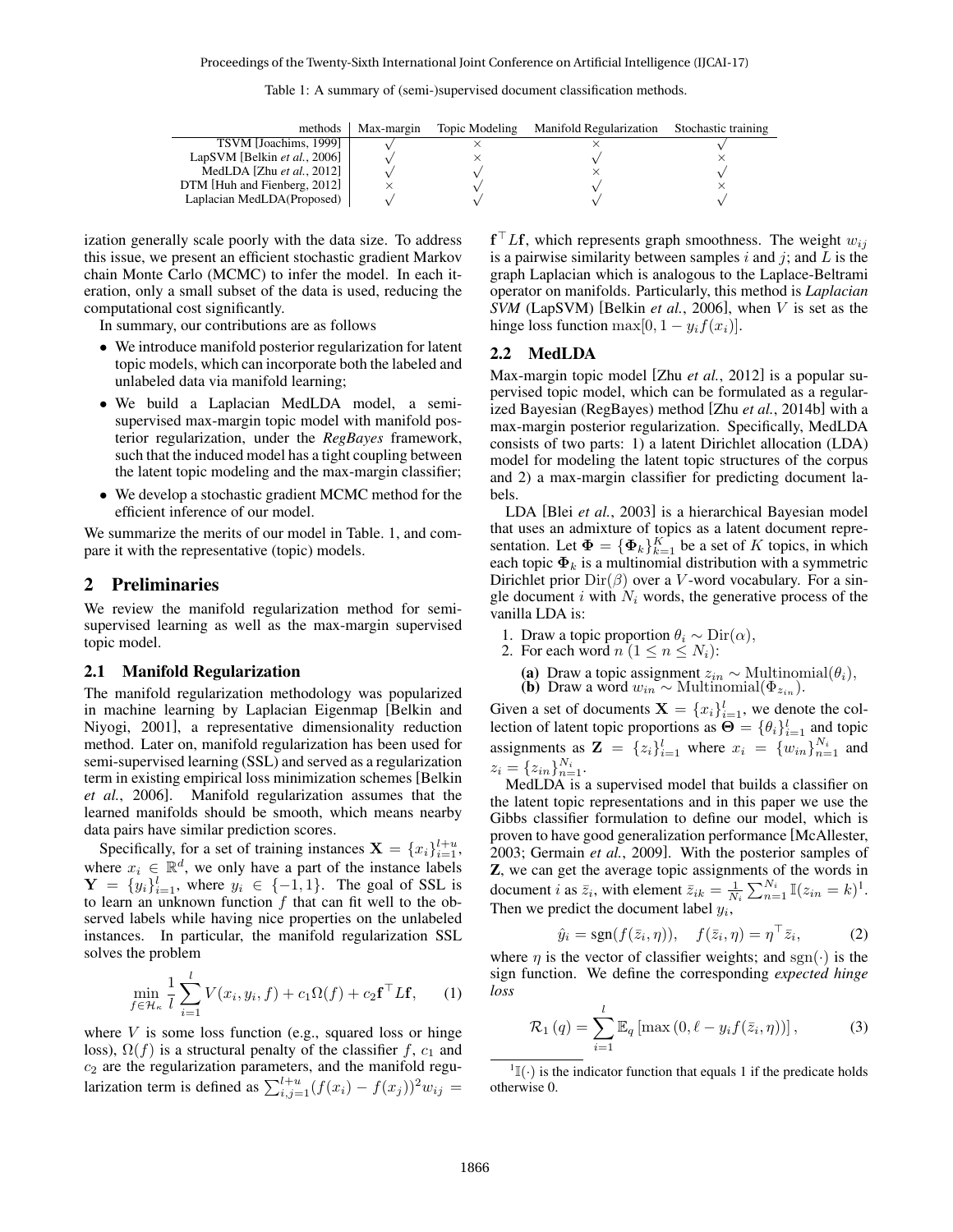where we take expectation over  $q(\eta, \Theta, \mathbf{Z}, \Phi)$  to consider the uncertainty of latent variables and  $\ell(\geq 1)$  is the cost of making a wrong prediction. By optimizing a variationalreformulated objective, the MedLDA model solves the Reg-Bayes problem:

$$
\min_{q(\eta,\Theta,\mathbf{Z},\mathbf{\Phi})} \mathcal{L}\left(q(\eta,\Theta,\mathbf{Z},\mathbf{\Phi})\right) + c_1 \cdot \mathcal{R}_1\left(q(\eta,\Theta,\mathbf{Z},\mathbf{\Phi})\right),\tag{4}
$$

where q is the target posterior distribution;  $\mathcal{L}(\cdot)$  is the variational objective of the vanilla topic model;  $c_1$  is the positive regularization parameter. In this way, we define the MedLDA model under the Gibbs classifier formulation, named Gibbs MedLDA. We refer readers to [Zhu *et al.*, 2014a] for more details of Gibbs MedLDA.

By solving problem (4), we get the unnormalized posterior distribution as:

$$
p(\eta, \Theta, \Phi, \mathbf{Z}) \propto p_0(\eta, \Theta, \mathbf{Z}, \Phi) p(\mathbf{X}|\mathbf{Z}, \Phi) \psi_1(\mathbf{Y}|\mathbf{Z}, \eta),
$$
\n(5)

where  $\psi_1$  is the unnormalized likelihood of the supervised signal,

$$
\psi_1(\mathbf{Y}|\mathbf{Z}, \eta) = \prod_{i=1}^l \exp\left[-c_1 \max\left(0, \ell - y_i f(\bar{z}_i, \eta)\right)\right].
$$
 (6)

Inference can be implemented by Gibbs sampling with data augmentation [Zhu *et al.*, 2014a], a fast Gibbs sampler [Zheng *et al.*, 2015] and stochastic gradient MCMC method [Hu *et al.*, 2017].

# 3 Laplacian MedLDA

We now formalize our Laplacian MedLDA (LapMedLDA) to learn latent topics and document classifiers with labeled and unlabeled documents. We also present a stochastic gradient MCMC method for fast inference.

#### 3.1 Formulation of Laplacian MedLDA

For semi-supervised document classification, we have a set of partially-labeled documents  $\left\{ \mathbf{X} = \{x_i\}_{i=1}^{l+u}, \mathbf{Y} = \{y_i\}_{i=1}^{l}\right\}$ and aim to infer the labels for unlabeled data. To incorporate the useful information of the unlabeled documents, we directly use the discriminant function score to build a regularization term  $\mathcal{R}_2(q)$ . In the Gibbs classifier formulation, we take expectation over the target posterior  $q$  and define the manifold regularization loss as,

$$
\mathcal{R}_2 = \mathbb{E}_q \left[ \sum_{i,j=1}^{l+u} (\eta^\top \bar{z}_i - \eta^\top \bar{z}_j)^2 w_{ij} \right] = \mathbb{E}_q \left[ \mathbf{f}^\top L \mathbf{f} \right], \quad (7)
$$

where  $w_{ij}$  denotes the pairwise similarity between the bagof-words vectors of documents  $i$  and  $j$ ;  $L$  is the Laplacian matrix of the neighborhood graph derived from  $W = [w_{ij}]$ ;  $f = \overline{Z}^{\top} \eta$  is the prediction score vector; and  $\overline{Z}$  is the latent topic assignment matrix with the *i*-the column being  $\overline{z}_i$ . This regularization encourages that if two documents are close to each other on the graph, they should have similar latent representations and hence similar prediction labels.

We use the manifold regularization in Eqn. (7) as a posterior regularization term, yielding the following regularized Bayesian model:

$$
\min_{q(\eta,\mathbf{\Theta,Z},\mathbf{\Phi})} \mathcal{L}(q(\eta,\mathbf{\Theta,Z},\mathbf{\Phi})) + c_1 \cdot \mathcal{R}_1(q) + c_2 \cdot \mathcal{R}_2(q),
$$

where f is the discriminant function as in MedLDA;  $\mathcal L$  is the variational objective for the vanilla topic model with both labeled and unlabeled documents;  $c_2$  is another positive regularization parameter;  $\mathcal{R}_1$  and  $\mathcal{R}_2$  are corresponding to the max-margin regularization and manifold regularization, respectively.

By solving the problem (8), we get the unnormalized posterior distribution of LapMedLDA as

$$
p(\eta, \Theta, \Phi, \mathbf{Z})
$$
  
 
$$
\propto p_0(\eta, \Theta, \Phi, \mathbf{Z}) p(\mathbf{X}|\mathbf{Z}, \Theta) \psi_1(\mathbf{Y}|\mathbf{Z}, \eta) \psi_2(L|\mathbf{Z}, \eta),
$$
 (8)

where  $\psi_2$  is the unmormalized likelihood of the graph Laplacian:

$$
\psi_2(\mathbf{Z}, \eta | L) = \exp(-c_2 \mathbf{f}^\top L \mathbf{f}). \tag{9}
$$

Note the normalizing term for the above posterior distribution can be omitted in the Gibbs sampling and the stochastic gradient MCMC steps. LapMedLDA captures not only the max-margin supervision of the document labels but also the manifold structure of the documents. Compared with the previous work on the likelihood manifold regularized topic models [Cai *et al.*, 2009; Huh and Fienberg, 2012], our manifold posterior regularization is more direct and has a tight coupling between the unlabeled data and the classifiers, which brings the better latent topic representation and classification performance.

Note that the latent modeling of  $Z$  can be regarded as a non-linear feature extractor from the raw bag-of-words feature, and it allows us to use the linear kernel for the RKHS hypothesis space. In this case, our model does not include any sensitive parameter, such as the polynomial order for the polynomial kernel and the scale parameter for the RBF kernel.

In particular, when  $c_2 = 0$ , the manifold regularization is actually unused and unlabeled data is only used in the generative topic modeling. Our model degenerates to a naive version of semi-supervised max-margin topic model, which is called SS-MedLDA.

#### 3.2 Stochastic Gradient MCMC for LapMedLDA

Due to the tight coupling of the max-margin loss and manifold regularization, previous Gibbs sampling methods with data augmentation [Zhu *et al.*, 2014a] cannot be directly applied. Moreover, it is hard to store and compute the pairwise similarities of the neighborhood graph for large-scale datasets. Therefore, it is imperative to develop a fast inference method. In this section, we present a stochastic gradient MCMC method for LapMedLDA.

In each iteration, we first calculate the expectation of the latent topic assignments from the conditional distribution  $q(\mathbf{Z}|\mathbf{W}, \mathbf{\Phi}, \eta, L, \alpha)$  and then use them to update the posterior parameter  $\eta$  and  $\Phi$  via the stochastic gradient Riemannian MCMC.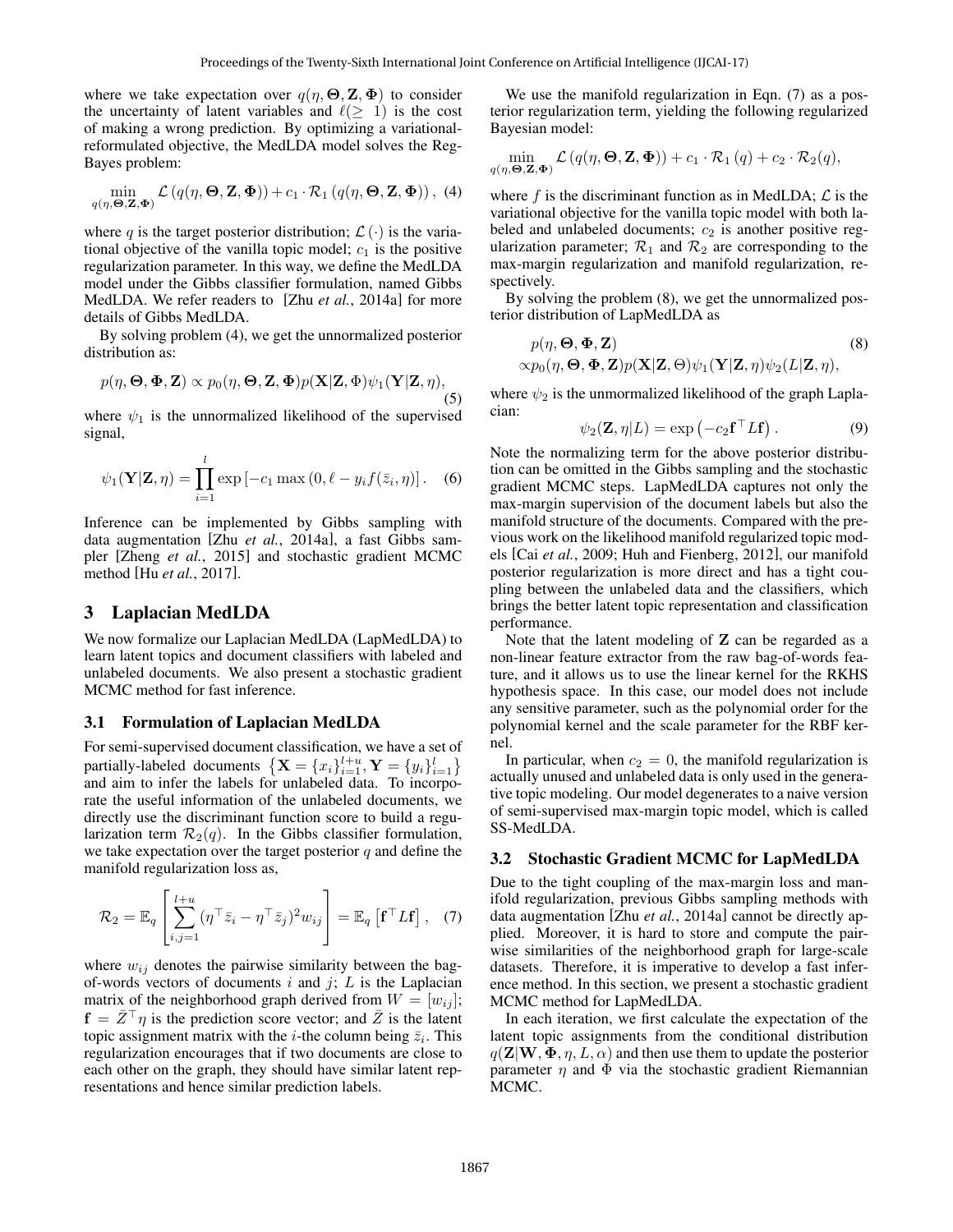To speed up the inference procedure, we collapse out Θ and get the collapsed generative distribution of our model as

$$
p(\mathbf{X}, \mathbf{Z}, \mathbf{\Phi}, \mathbf{Y} | \alpha, \beta, L) \tag{10}
$$

$$
\propto p_0(\eta) p(\mathbf{\Phi}|\beta) p(\mathbf{X}, \mathbf{Z}|\alpha, \mathbf{\Phi}) \psi_2(\mathbf{Z}, \eta|L) \prod_{i=1}^l \psi_1(y_i|z_i, \eta),
$$

where

$$
p(\mathbf{X}, \mathbf{Z} | \alpha, \boldsymbol{\Phi}) = \prod_{i=1}^{l+u} \prod_{k=1}^{K} \frac{\Gamma(\alpha + C_{ik.})}{\Gamma(\alpha)} \prod_{i=1}^{V} \Phi_{kv}^{C_{ikv}}.
$$
 (11)

 $C_{ik}$  is the number of words in document i that are assigned to topic  $k$  and  $C_{ikv}$  is the number of word  $v$  in document  $i$ that are assigned to topic  $k$ . We draw posterior samples from the collapsed posterior distribution  $q(\mathbf{\Phi}, \eta | \mathbf{X}, \mathbf{Y}, \alpha, \beta, L)$  and update  $\eta$  and  $\Phi$  by turns. Using a randomly-drawn document subset  $X$ , we get the unbiased noisy estimate of the gradients of the log posterior of  $\Phi$  with respect to  $\Phi$  as

$$
\frac{\partial}{\partial \Phi_{kv}} \log q(\Phi, \eta | \mathbf{X}, \alpha, \beta, \mathbf{Y}, L)
$$
\n
$$
\approx \frac{\beta - 1}{\Phi_{kv}} - 1 + \frac{l + u}{|\tilde{\mathbf{X}}|} \sum_{i \in \tilde{\mathbf{X}}} \mathbb{E}_{z_i | \mathbf{x}_i, \theta, \alpha} \left[ \frac{C_{ikv}}{\Phi_k} - \frac{C_{ik}}{\Phi_k} \right],
$$
\n(12)

and then we update the  $\Phi$  using stochastic gradient Riemannian Langevin dynamics [Patterson and Teh, 2013].

Similarly, we also get the unbiased stochastic estimate of the log posterior gradient of  $\eta$  with respect to  $\eta$  as

$$
\frac{\partial}{\partial \eta} \log q(\mathbf{\Phi}, \eta | \mathbf{X}, \alpha, \beta, \mathbf{Y}, L) \approx -\eta + \frac{\partial}{\partial \eta} \log \psi_2 \quad (13)
$$

$$
+ \frac{l}{|\tilde{\mathbf{X}} \cap \{x_i\}_{i=1}^l|} \sum_{x_i \in \tilde{X}, i \le l} \frac{\partial}{\partial \eta} \log \psi_1(y_i | z_i, \eta),
$$

where the subgradient  $\frac{\partial}{\partial \eta} \log \psi_1(y_i|z_i, \eta)$  equals  $-c_1\overline{z_i}$  if  $\psi_1(y_i|z_i, \eta)$  < 1 and 0 otherwise; we also calculate the stochastic gradient of  $\psi_2$  with respect to  $\eta$ , yielding  $\frac{\partial}{\partial \eta} \log \psi_2$ as

$$
\frac{\partial}{\partial \eta} \log \psi_2 \approx \frac{l+u}{|\tilde{\mathbf{X}}|} \left( -2c_2 \bar{Z}_{\#} L_{\# \#} \bar{Z}_{\#}^{\top} \eta \right), \qquad (14)
$$

where the matrix subscript(s)  $#$  represent the matrix slicing with the indexes of the minibatch  $\overline{X}$ , either the onedimensional for  $Z$  or two-dimensional for  $L$ . Then, we use SGLD steps to update  $\eta$  [Welling and Teh, 2011].

Note that the matrix slice for L indicates that in each iteration, we only use part of the documents and their neighborhood information, which means that we use a subgraph in each iteration. This process will be detailed in Sec. 3.4.

To calculate the expectation of  $\bar{z}$  to get the observed counts in the above posterior gradients, the Gibbs sampling iterations for the topic assignments of word  $n$  in document i is as follows:

$$
p(z_{in} = k|z_{i,-n}, \Phi, \eta) \propto (\alpha + C_{ik}^{-n})\Phi_{kn}
$$

$$
\psi_2(\bar{Z}^*, \eta | L, )\psi_1(y_i | \bar{z}_i^*, \eta), \tag{15}
$$

where  $z_{i,-n}$  is the topic assignments of other documents,  $\bar{z}_i^*$ is the average topic assignments  $\bar{z}_i$  after setting topic  $z_{in}$  as k and  $C_{ik}^{-n}$  is the number of words assignment as topic k in document  $i$  after removing word  $n$ .

#### 3.3 Multi-Class Extension

In many applications, document labels are multi-class and we present a multi-class extension of our model. The multi-class hinge-loss  $\rho(y_i, \bar{z}_i, \eta)$  is defined as [Crammer and Singer, 2001],

$$
\rho = \max\left[0, \ell + \max_{y \neq y_i} f(y, \bar{z}_i | \eta) - f(y_i, \bar{z}_i | \eta)\right], \quad (16)
$$

where  $f(y, \bar{z}_i) = \eta_y^{\top} \bar{z}_i, y \in \{1, 2, \cdots, \gamma\}, \eta$  is a  $\gamma \times K$  matrix and  $\eta_y$  is the y-th row of the matrix  $\eta$ . We now retain the LDA model part  $\mathcal{L}(q)$  in the LapMedLDA model (Eqn. (8)), and give the multi-class regularizations ( $\gamma$ -class) as,

$$
\mathcal{R}_1(q) = \sum_{i=1}^l \mathbb{E}_q \rho(y_i, \bar{z}_i, \eta), \ \mathcal{R}_2(q) = \mathbb{E}_q \left[ \text{Tr}(\mathbf{f}^\top L \mathbf{f}) \right].
$$

With the regularizations for the multi-class setting, we get the similar collapsed posterior as Eqn. (10) with the unnormalized pseudo likelihoods,  $\psi_1(y_i|z_i, \eta)$  and  $\psi_2$  as,

$$
\psi_1(y_i|z_i, \eta) = \exp \rho(y_i, \bar{z}_i, \eta),
$$
  
\n
$$
\psi_2(L|\mathbf{Z}, \eta) = \exp \text{Tr}(-c_2 \mathbf{f}^\top L \mathbf{f}).
$$
 (17)

The log-posterior gradient with respect to  $\Phi$  are identical to that of the binary case. Now we give the subgradients of the unnormalized likelihood  $\psi_1$  with respect to  $\eta$  as,

$$
\begin{cases}\n\partial_{\eta}\log\psi_{1}=0; & \text{if } \psi_{1}(y_{i}|z_{i},\eta) \geq 1, \\
\partial_{\eta_{y}}\log\psi_{1}=-c\overline{z}_{i}; & \text{if } \psi_{1}(y_{i}|z_{i},\eta) < 1, y = y^{*} \\
\partial_{\eta_{y}}\log\psi_{1}=c\overline{z}_{i}; & \text{if } \psi_{1}(y_{i}|z_{i},\eta) < 1, y \neq y^{*}\n\end{cases}
$$

where  $y^* = \argmax_{y \neq y} \eta^\top \bar{z}_i$ . The subgradient of  $\log \psi_2$ with respect to  $\eta$  is identical to Eqn. (14) with  $\eta$  being a  $\gamma \times K$ matrix. With the posterior stochastic gradients, we can use SGRLD and SGLD to sample  $\Phi$  and  $\eta$ .

#### 3.4 Graph Construction

For every data point pair, we first construct the pair-wise similarities using the cosine distances of the bag-of-word vectors and remain the  $r$  nearest neighbors. The similarities between two documents are defined as:

$$
w_{ij} = \begin{cases} 1, & x_i \in \Delta_r(x_j) \text{ or } x_j \in \Delta_r(x_i) \\ 0, & \text{otherwise} \end{cases}
$$
 (18)

where  $\Delta_r(x)$  is the set of r nearest neighbors of x. Moreover, we further utilize the label information by adding the edges of documents in the same categories and removing the edges of documents in the different categories. For the practical useage, we choose the symmetric normalized Laplacian matrix to normalize the node degrees. Similiar graph construction methods were used in [Huh and Fienberg, 2012; Cai *et al.*, 2009].

In the stochastic gradient MCMC method, we use one tiny minibatch in each iteration. For each minibatch, we extracted the corresponding subgraph that consists of the pair-wise similarities between the data instances in the minibatch. The merit of this method is that we do not need to build and store a large pair-wise graph in advance. Our subgraph construction is related to the online manifold regularization in the streaming setting [Goldberg *et al.*, 2008].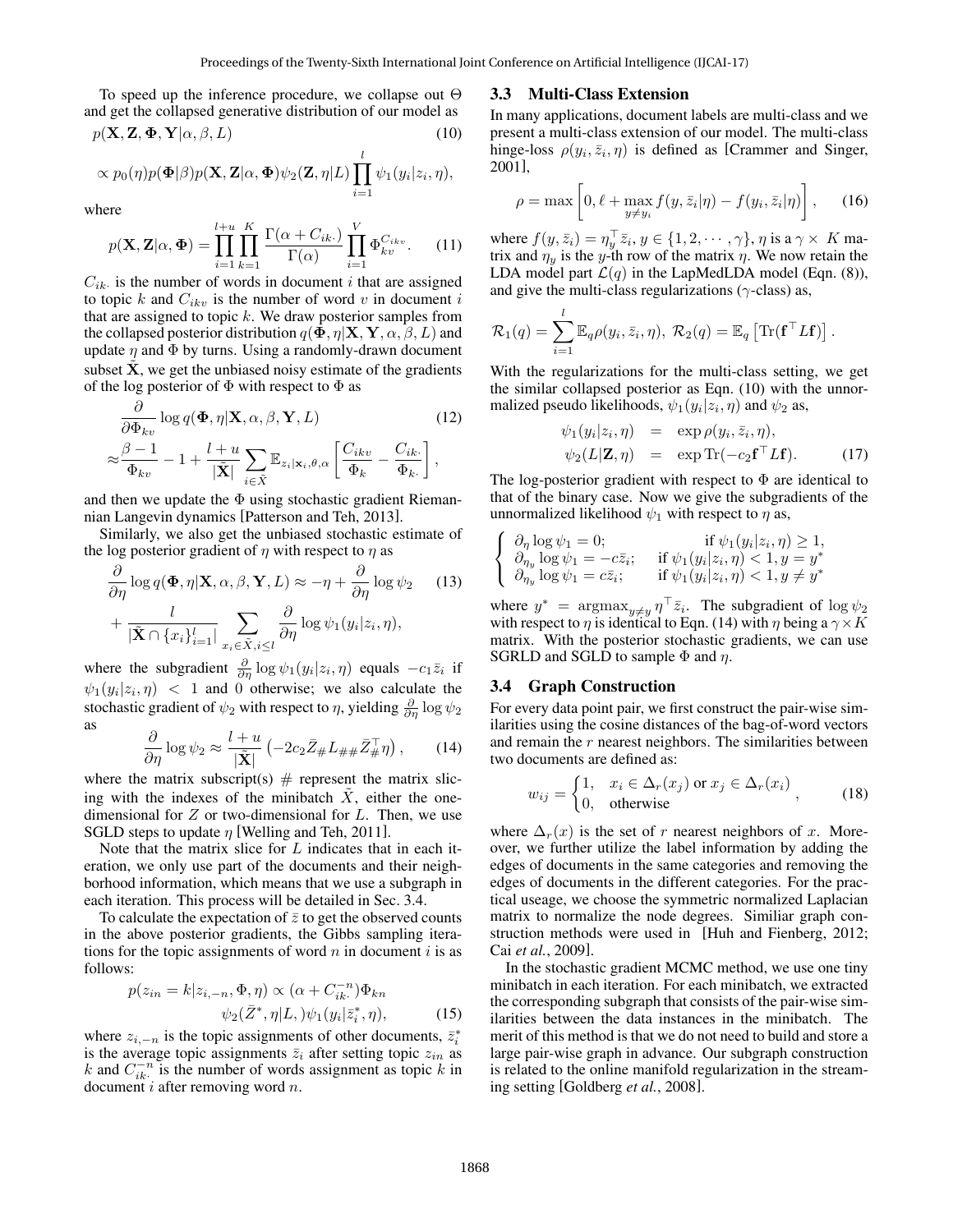Table 2: Classification Accuracy(%) on binary Dataset

| Dataset                                                                                                 | Label Ratio                                                                                                               | 0.07                                                                                                                                     | 0.09 | 0.1 | 0.3                                                                                 | 0.5 | 0.7 |  |
|---------------------------------------------------------------------------------------------------------|---------------------------------------------------------------------------------------------------------------------------|------------------------------------------------------------------------------------------------------------------------------------------|------|-----|-------------------------------------------------------------------------------------|-----|-----|--|
| <b>SVM</b><br>MedLDA<br>20Newsgroup<br><b>TSVM</b><br>(atheism vs.<br>LapSVM<br>religion)<br><b>DTM</b> |                                                                                                                           | $(0.59 \pm 0.12, 0.61 \pm 0.12, 0.60 \pm 0.11, 0.70 \pm 0.09, 0.74 \pm 0.05, 0.76 \pm 0.02, 0.79 \pm 0.01)$                              |      |     |                                                                                     |     |     |  |
|                                                                                                         | LDA+SVM                                                                                                                   | $(0.56 \pm 0.10 \quad 0.56 \pm 0.12 \quad 0.56 \pm 0.12 \quad 0.60 \pm 0.11 \quad 0.65 \pm 0.05 \quad 0.65 \pm 0.02 \quad 0.66 \pm 0.02$ |      |     |                                                                                     |     |     |  |
|                                                                                                         |                                                                                                                           | $(0.55 \pm 0.00 \quad 0.55 \pm 0.00 \quad 0.60 \pm 0.09 \quad 0.61 \pm 0.10 \quad 0.71 \pm 0.06 \quad 0.77 \pm 0.02 \quad 0.79 \pm 0.02$ |      |     |                                                                                     |     |     |  |
|                                                                                                         |                                                                                                                           | $(0.61 \pm 0.12, 0.63 \pm 0.12, 0.65 \pm 0.11, 0.73 \pm 0.09, 0.75 \pm 0.05, 0.77 \pm 0.02, 0.79 \pm 0.02)$                              |      |     |                                                                                     |     |     |  |
|                                                                                                         |                                                                                                                           | $(0.58 \pm 0.12, 0.62 \pm 0.11, 0.62 \pm 0.10, 0.72 \pm 0.07, 0.72 \pm 0.05, 0.76 \pm 0.03, 0.80 \pm 0.03)$                              |      |     |                                                                                     |     |     |  |
|                                                                                                         |                                                                                                                           |                                                                                                                                          |      |     | 0.64 ± 0.06 0.66 ± 0.05 0.69 ± 0.04 0.70 ± 0.03 0.71 ± 0.02 0.72 ± 0.02 0.77 ± 0.02 |     |     |  |
|                                                                                                         | SS-MedLDA $0.59\pm0.12$ $0.66\pm0.11$ $0.72\pm0.10$ $0.74\pm0.04$ $0.75\pm0.04$ $0.79\pm0.02$ $0.79\pm0.02$               |                                                                                                                                          |      |     |                                                                                     |     |     |  |
|                                                                                                         | LapMedLDA $0.62 \pm 0.11$ 0.68 $\pm$ 0.10 0.74 $\pm$ 0.05 0.76 $\pm$ 0.02 0.77 $\pm$ 0.02 0.79 $\pm$ 0.02 0.79 $\pm$ 0.02 |                                                                                                                                          |      |     |                                                                                     |     |     |  |

# 4 Experiments

We now present the empirical results of our semi-supervised topic model. We first present the document classification performance and the efficiency analysis of our model. Then we show the qualitative analysis .

#### 4.1 Datasets and Experimental Setup

We compare our model with several state-of-the-art document classification models. The involved supervised models are linear-SVM (SVM), MedLDA and LDA+SVM. These three methods use labeled documents and for LDA+SVM, unlabeled documents are also used in the generative topic model part. The involved semi-supervised models are transductive SVM (TSVM), Laplacian SVM (LapSVM), discriminative topic modeling (DTM), SS-MedLDA and LapMedLDA. The SVM, TSVM and LapSVM methods directly use the bag-ofword feature as the input features.

We consider a binary document set which consists of two subgroups of the 20Newsgroups data<sup>2</sup>, alt.atheism and *talk.religion.misc*. This sub-dataset consists of 856 training documents and 569 testing documents. Next we test the multi-class model on the Yahoo! News K-series<sup>3</sup> and the whole 20Newsgroups data. The 20Newsgroups and Yahoo! News K-series datasets have 18,274 and 2,340 documents respectively.

We use random label discards to construct a partially labeled corpus. At every single test, we randomly discard part of the training document labels, which follows a binomial distribution with a parameter called *label ratio*. For example, when label ratio is 0.1, we randomly discard every existing document with probability 0.9. All the testing accuracy performances are averaged over 100 repetitions.

Since the classification performance of MedLDA is insensitive to the hyper-parameters in a wide range [Zhu *et al.*, 2014a] and we use the same hyper-parameter setting of MedLDA. For LDA-based models, we set  $\alpha = 1, \beta = 1$ and topic number  $K = 20$ . For MedLDA-based models, we set  $\ell = 164$  and  $c_1 = 1$ . The parameter  $c_2$  is the regularization parameter for the manifold regularization which is chosen from  $\{0.1, 0.01, 0.001\}$  via 5-fold cross validation. The expectation of the topic assignments  $Z$  are calculated with 5 samples and for graph construction, we set the nearest neighbor number as 10 for 20Newsgroups dataset and 5 for Yahoo news dataset. As we shall see in the sensitivity analysis, the performances of our model is insensitive to K, zloop and nearest neighborhood number used in the graph construction. For the stochastic gradient MCMC, the stepsizes for classifier weights η are AdaGrad stepsize [Duchi *et al.*, 2011] and stepsizes for topic-word parameter Φ are set as  $10 * (1 + t/100)^{-0.6}$  at iteration t.

#### 4.2 Classification Performance

We report the classification performance in Table. 2 for binary setting and Table. 3 for multi-class. We mark the best classification results as bold when the label ratio is lower than 0.5. We can see that our LapMedLDA generally performs best when there are a few labels (label ratio  $\leq$  0.5), indicating that the manifold regularization term captures the global manifold information. When the label ratio is larger than 0.5, semi-supervised models generally perform as good as supervised models.

It is worth stressing that in all the semi-supervised models, we use the inductive setting and all testing documents are not available during the training process. For semi-supervised models with latent topic variables, the latent topic assignments of the testing documents are predicted only with the topic-word parameter inferred from the training process. The prediction process uses either collapsed Gibbs sampling for LDA or EM-based optimization method for PLSA [Zhu *et al.*, 2014a]. Please note that Huh et al. [2012] reported the results in a transductive setting, where the testing data features are seen during training.



Figure 1: Training time efficiency of three MedLDA models

#### 4.3 Time Efficiency

To compare the efficiency of the algorithms, we show the training time of related models on the multi-class 20newsgroup dataset in Figure. 1. The red solid line (LapMedLDA) shows the training time of the stochastic sampler for LapMedLDA, the blue dotted line (MedLDA)

<sup>2</sup> http://qwone.com/∼jason/20Newsgroups

<sup>3</sup> http://www-users.cs.umn.edu/∼boley/ftp/PDDPdata/README.html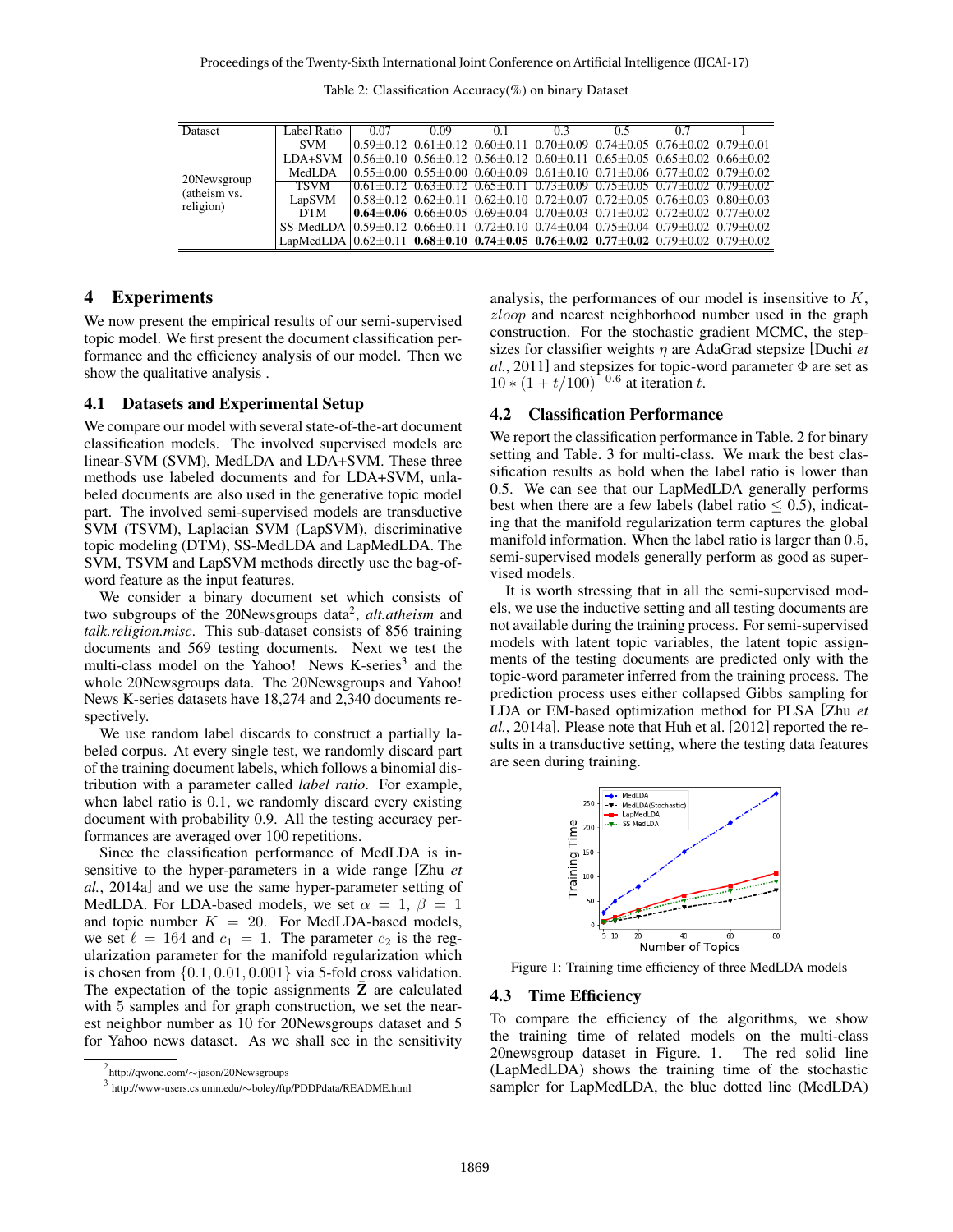Table 3: Classification Accuracy on multi-class Datasets Proceedings of the Twenty-Sixth International Joint Conference on Artificial Intelligence (IJCAI-17)

| Dataset        | Label Ratio                                                                                                                                             | 0.07          | 0.09          | 0.1 | 0.3 | 0.5 | 0.7                                                                                                             |  |
|----------------|---------------------------------------------------------------------------------------------------------------------------------------------------------|---------------|---------------|-----|-----|-----|-----------------------------------------------------------------------------------------------------------------|--|
| Yahoo k-series | <b>SVM</b>                                                                                                                                              | $0.59 + 0.01$ | $0.65 + 0.01$ |     |     |     | $0.66 + 0.03$ $0.77 + 0.01$ $0.79 + 0.01$ $0.83 + 0.00$ $0.83 + 0.00$                                           |  |
|                | LDA+SVM                                                                                                                                                 |               |               |     |     |     | $0.30+0.10$ $0.42+0.08$ $0.56+0.07$ $0.68+0.10$ $0.70+0.03$ $0.74+0.02$ $0.75+0.01$                             |  |
|                | MedLDA                                                                                                                                                  |               |               |     |     |     | $0.50+0.09$ $0.56+0.04$ $0.67+0.02$ $0.75+0.02$ $0.77+0.02$ $0.83+0.01$ $0.83+0.01$                             |  |
|                | <b>TSVM</b>                                                                                                                                             |               |               |     |     |     | $0.64 + 0.04$ $0.68 + 0.03$ $0.70 + 0.03$ $0.78 + 0.01$ $0.80 + 0.01$ $0.83 + 0.00$ $0.83 + 0.00$               |  |
|                | LapSVM                                                                                                                                                  |               |               |     |     |     | $0.66 \pm 0.05$ $0.70 \pm 0.05$ $0.72 \pm 0.02$ $0.78 \pm 0.02$ $0.81 \pm 0.02$ $0.83 \pm 0.01$ $0.83 \pm 0.01$ |  |
|                | <b>DTM</b>                                                                                                                                              |               |               |     |     |     | $0.54 \pm 0.04$ $0.56 \pm 0.04$ $0.60 \pm 0.03$ $0.62 \pm 0.03$ $0.63 \pm 0.03$ $0.63 \pm 0.02$ $0.63 \pm 0.02$ |  |
|                | SS-MedLDA $(0.63+0.06, 0.67+0.04, 0.69+0.03, 0.73+0.02, 0.81+0.01, 0.83+0.00, 0.83+0.00)$                                                               |               |               |     |     |     |                                                                                                                 |  |
|                | LapMedLDA                                                                                                                                               |               |               |     |     |     | $0.67 \pm 0.05$ $0.72 \pm 0.03$ $0.74 \pm 0.01$ $0.78 \pm 0.01$ $0.81 \pm 0.01$ $0.83 \pm 0.00$ $0.83 \pm 0.00$ |  |
|                | SVM                                                                                                                                                     |               |               |     |     |     | $0.63 + 0.01$ $0.65 + 0.01$ $0.66 + 0.00$ $0.72 + 0.01$ $0.75 + 0.00$ $0.78 + 0.00$ $0.78 + 0.00$               |  |
|                | LDA+SVM                                                                                                                                                 |               |               |     |     |     | $0.20+0.08$ $0.34+0.13$ $0.47+0.11$ $0.53+0.10$ $0.56+0.08$ $0.61+0.07$ $0.62+0.07$                             |  |
|                | MedLDA                                                                                                                                                  |               |               |     |     |     | $0.19 \pm 0.03$ $0.22 \pm 0.04$ $0.23 \pm 0.08$ $0.50 \pm 0.03$ $0.77 \pm 0.01$ $0.78 \pm 0.01$ $0.78 \pm 0.01$ |  |
| 20Newsgroup    | <b>TSVM</b>                                                                                                                                             |               |               |     |     |     | $0.61 + 0.03$ $0.67 + 0.02$ $0.69 + 0.03$ $0.73 + 0.03$ $0.75 + 0.02$ $0.77 + 0.01$ $0.77 + 0.01$               |  |
|                | LapSVM                                                                                                                                                  |               |               |     |     |     | $0.63 + 0.05$ $0.69 + 0.03$ $0.70 + 0.03$ $0.73 + 0.02$ $0.75 + 0.02$ $0.76 + 0.02$ $0.76 + 0.02$               |  |
|                | <b>DTM</b>                                                                                                                                              |               |               |     |     |     | $0.50\pm0.05$ $0.53\pm0.05$ $0.54\pm0.03$ $0.56\pm0.03$ $0.56\pm0.02$ $0.58\pm0.02$ $0.58\pm0.02$               |  |
|                | SS-MedLDA $0.48 \pm 0.10$ $0.49 \pm 0.10$ $0.50 \pm 0.08$ $0.77 \pm 0.02$ $0.79 \pm 0.01$ $0.80 \pm 0.00$ $0.80 \pm 0.00$                               |               |               |     |     |     |                                                                                                                 |  |
|                | LapMedLDA $\vert 0.65 \pm 0.06 \vert 0.69 \pm 0.07 \vert 0.72 \pm 0.04 \vert 0.78 \pm 0.01 \vert 0.79 \pm 0.01 \vert 0.79 \pm 0.01 \vert 0.79 \pm 0.01$ |               |               |     |     |     |                                                                                                                 |  |

shows the training time of Gibbs sampler for MedLDA [Zhu *et al.*, 2014a], the green dotted line shows the training time of SS-MedLDA and the black dash-dotted line(MedLDA(Stochastic)) shows the training time of the stochastic gradient MCMC for MedLDA [Hu *et al.*, 2017]. It can be seen that, the stochastic samplers are faster than the Gibbs sampler. Comparing the results of the stochastic samplers, we can see that the adding manifold regularization only has a limited effect on the efficiency.

#### SS-MedLDA LapMedLDA Unsupervised LDA  $7.5$  $7.5$  $\overline{\mathbf{S}}$  $-5.0$  $-7.5$

Figure 2: T-SNE embeddings of learned document representations

(best viewed in color). Different colors mean different categories and the gray color means the unlabeled data in the semi-supervised setting.

# 4.4 Qualitative Analysis

For the binary classification setting of 20news dataset, we show some latent topic patterns of the unlabeled documents in Table. 4. The left column shows the true category labels of the documents, 70 percent of which are actually discarded. We choose the salient topics of the two categories and show the average topic proportions and the representative words in the middle and the right columns. As can be seen that, with only a fraction of document labels, we still can learn salient latent topic(s) for each specific category.

We use the 2-dimensional t-SNE method [Maaten and Hinton, 2008] to get the visualization of the learned latent topics for multi-class 20news Dataset, where the 90 percent of labels are discarded. As can be seen in Figure. 2, by adding unlabeled data in the generative topic modeling part (from left to middle), the labeled data tend to be more concentrated. By adding the manifold regularization (from middle to right), unlabeled data tend to be more concentrated and tend to cluster around the labeled documents. This concentration indicates that with the posterior manifold regularization, our model learns more discriminative latent topics of the unlabeled documents and this is beneficial for the coupled classifiers.

Table 4: Learnt Latent Topic Representation

| Category | <b>Salient Topics</b> | Top words                |
|----------|-----------------------|--------------------------|
| atheism  | $T37=0.6744$          | god, don, atheism        |
|          | $T12=0.0452$          | question, kill, people   |
|          | $T6=0.0457$           | christian, bible, church |
| religion | $T6=0.7216$           | christian, bible, church |
|          | $T31=0.0063$          | read, belief, mean       |
|          | $T3=0.0045$           | mormon, kill, word       |

# 4.5 Sensitivity Analysis

Figure. 3 shows that LapMedLDA is insensitive to the variation in the three parameters, the number of the nearest neighbors, the topic number and the number of collecting topic samples for calculating the expectation of  $\bar{z}$  (Eqn. (15)).



Figure 3: Classification performance of LapMedLDA as the parameters are varied.

# 5 Conclusions

We present a semi-supervised max-margin topic model with manifold regularization, named Laplacian MedLDA (LapMedLDA). By adopting a manifold posterior regularization term, our model jointly learns the latent topics and a related max-margin classifier for semi-supervised document classification. Under a tight coupling between topic modeling and the semi-supervised max-margin classifier, we learn discriminative topic representations and a powerful semi-supervised classifier via an efficient stochastic gradient MCMC method. Extensive experimental results show the effectiveness in the semi-supervised setting.